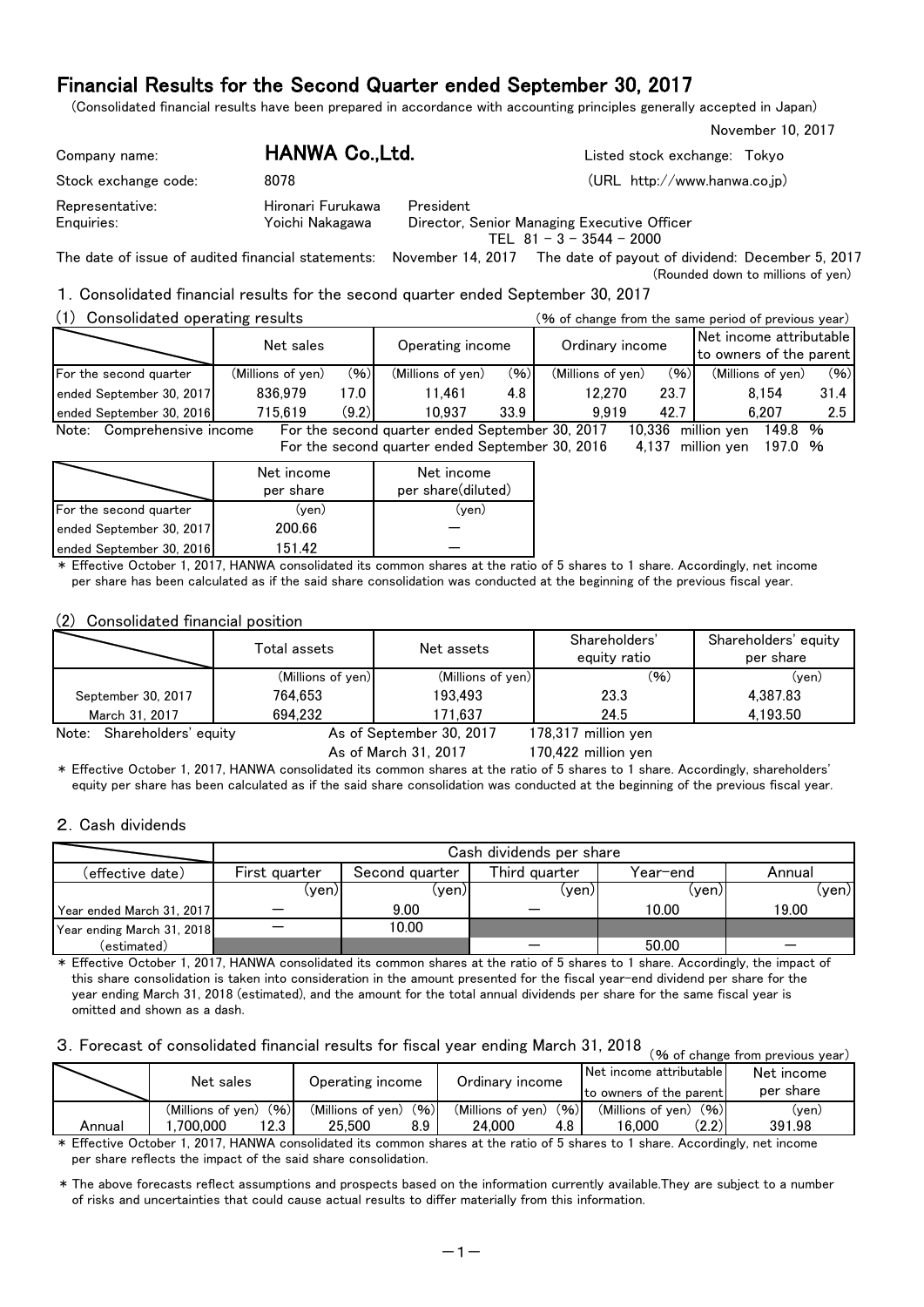# 《Consolidated Balance Sheets》

|                                                                              | (Rounded down to millions of yen)<br>Millions of yen |                    |  |  |  |
|------------------------------------------------------------------------------|------------------------------------------------------|--------------------|--|--|--|
|                                                                              | March 31, 2017                                       | September 30, 2017 |  |  |  |
| <b>Assets</b>                                                                |                                                      |                    |  |  |  |
| <b>Current assets;</b>                                                       |                                                      |                    |  |  |  |
| Cash and deposits<br>Trade notes and accounts receivable                     | 28,465<br>307,853                                    | 33,641<br>324,767  |  |  |  |
| Electronically recorded monetary claims                                      | 30.742                                               | 32,506             |  |  |  |
| Securities                                                                   | 486                                                  | 306                |  |  |  |
| Inventories                                                                  | 111,039                                              | 123,665            |  |  |  |
| <b>Others</b>                                                                | 59,519                                               | 43,974             |  |  |  |
| Allowance for doubtful receivables                                           | (334)                                                | (346)              |  |  |  |
| Total current assets                                                         | 537,773                                              | 558,515            |  |  |  |
| <b>Fixed assets:</b>                                                         |                                                      |                    |  |  |  |
| Property and equipment;                                                      |                                                      |                    |  |  |  |
| Land                                                                         | 29,640                                               | 31,973             |  |  |  |
| Others                                                                       | 29,852                                               | 31,374             |  |  |  |
| Total property and equipment                                                 | 59,492                                               | 63,347             |  |  |  |
| Intangible assets                                                            | 2,034                                                | 3,006              |  |  |  |
| Investments and other assets;                                                |                                                      |                    |  |  |  |
| Investment securities                                                        | 72,524                                               | 103,604            |  |  |  |
| Others                                                                       | 22,912                                               | 36,677             |  |  |  |
| Allowance for doubtful receivables<br>Total investments and other assets     | (504)<br>94,932                                      | (497)<br>139,784   |  |  |  |
| Total fixed assets                                                           | 156,458                                              | 206,138            |  |  |  |
| <b>Total assets</b>                                                          | 694,232                                              | 764,653            |  |  |  |
|                                                                              |                                                      |                    |  |  |  |
| Liabilities;                                                                 |                                                      |                    |  |  |  |
| <b>Current liabilities:</b>                                                  |                                                      |                    |  |  |  |
| Trade notes and accounts payable                                             | 191,989                                              | 205,865            |  |  |  |
| Short-term loans payable                                                     | 107,262                                              | 107,383            |  |  |  |
| Commercial paper                                                             | 5,000                                                |                    |  |  |  |
| Current portion of bonds payable                                             | 21                                                   | 10,021             |  |  |  |
| Income taxes payable<br>Accrued bonuses                                      | 6,752                                                | 4,104              |  |  |  |
| Provision for product warranties                                             | 2,306<br>146                                         | 2,426<br>119       |  |  |  |
| Provision for loss on business of subsidiaries and affiliates                | 512                                                  |                    |  |  |  |
| Others                                                                       | 45,068                                               | 44,209             |  |  |  |
| Total current liabilities                                                    | 359,058                                              | 374,129            |  |  |  |
|                                                                              |                                                      |                    |  |  |  |
| Long-term liabilities;                                                       |                                                      |                    |  |  |  |
| Bonds payable                                                                | 40,076                                               | 40,166             |  |  |  |
| Long-term loans payable                                                      | 106,232                                              | 138,090            |  |  |  |
| Retirement benefits liabilities<br>Others                                    | 4,518<br>12,709                                      | 4,533<br>14,240    |  |  |  |
| Total long-term liabilities                                                  | 163,536                                              | 197,030            |  |  |  |
| <b>Total liabilities</b>                                                     | 522,595                                              | 571,160            |  |  |  |
|                                                                              |                                                      |                    |  |  |  |
| Net assets;                                                                  |                                                      |                    |  |  |  |
| Shareholders' equity;                                                        |                                                      |                    |  |  |  |
| Common stock                                                                 | 45,651                                               | 45,651             |  |  |  |
| Retained earnings                                                            | 117,778                                              | 123,875            |  |  |  |
| Treasury stock                                                               | (3,720)                                              | (3,722)            |  |  |  |
| Total shareholders' equity                                                   | 159,709                                              | 165,803            |  |  |  |
| Accumulated other comprehensive income;                                      |                                                      |                    |  |  |  |
| Net unrealized holding gains on securities<br>Deferred hedge profit and loss | 12,580<br>142                                        | 14,381<br>(113)    |  |  |  |
| Land revaluation difference                                                  | 2,966                                                | 2,966              |  |  |  |
| Foreign currency translation adjustments                                     | 1,062                                                | 944                |  |  |  |
| Remeasurements of defined benefit plans                                      | (6,037)                                              | (5,665)            |  |  |  |
| Total accumulated other comprehensive income                                 | 10,713                                               | 12,513             |  |  |  |
| <b>Minority interests</b>                                                    | 1,214                                                | 15,176             |  |  |  |
| Total net assets                                                             | 171,637                                              | 193,493            |  |  |  |
| <b>Total liabilities and net assets</b>                                      | 694,232                                              | 764,653            |  |  |  |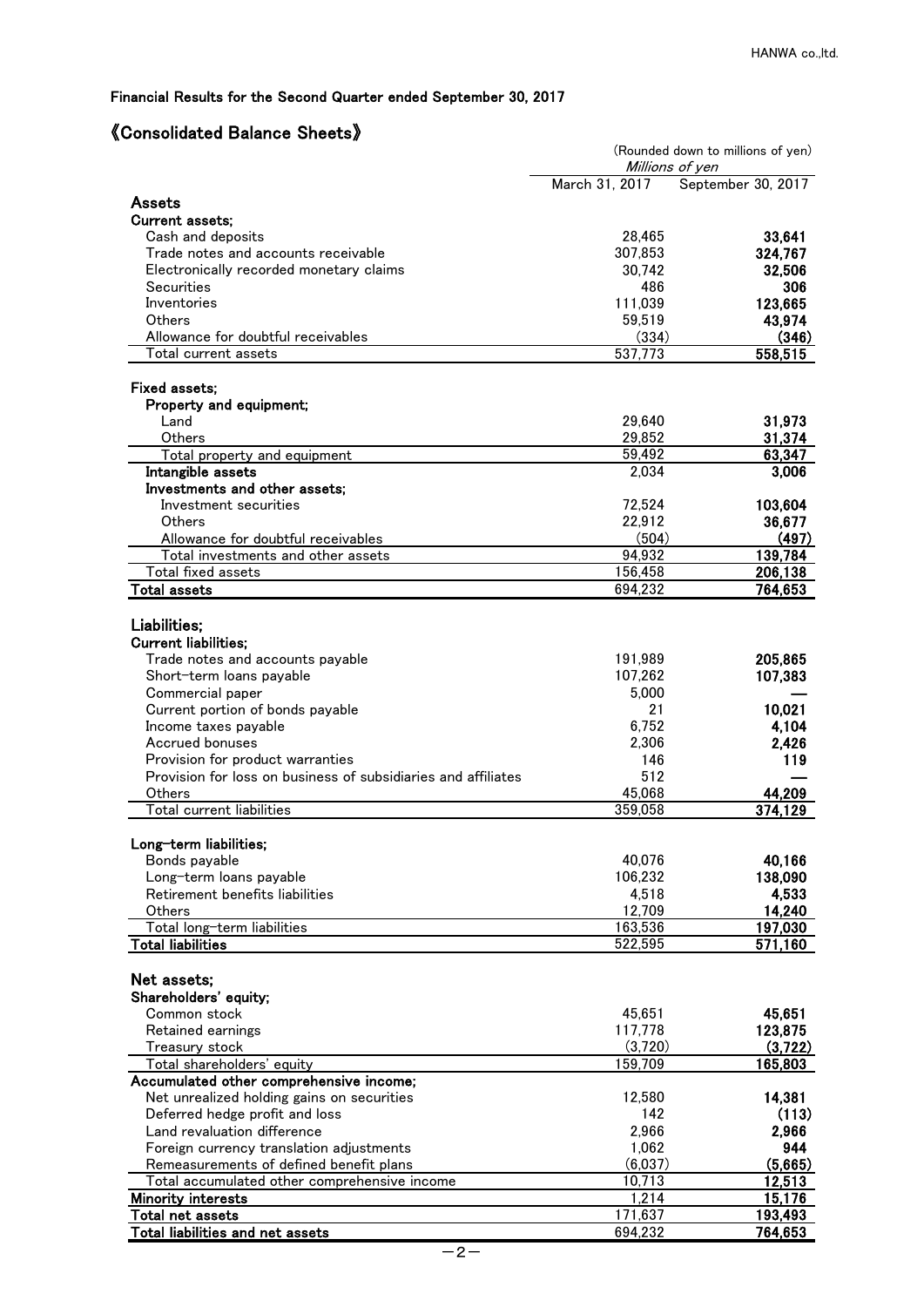# 《Consolidated Statements of Income and Comprehensive Income》

|                                                                                                   | Millions of ven         | (Rounded down to millions of yen) |
|---------------------------------------------------------------------------------------------------|-------------------------|-----------------------------------|
|                                                                                                   | Second quarter<br>ended | Second quarter<br>ended           |
| Net sales                                                                                         | 715,619                 | 836,979                           |
| Cost of sales                                                                                     | 684,823                 | 803,393                           |
| <b>Gross profit</b>                                                                               | 30,795                  | 33,585                            |
| Selling, general and administrative expenses                                                      | 19,857                  | 22,124                            |
| Operating income                                                                                  | 10,937                  | 11,461                            |
| Other income:                                                                                     |                         |                                   |
| Interest income                                                                                   | 522                     | 848                               |
| Dividend income                                                                                   | 541                     | 846                               |
| Revenue from investment in affiliates                                                             |                         | 149                               |
| Foreign exchange gain                                                                             |                         | 457                               |
| Others                                                                                            | 728                     | 1,029                             |
| Total other income                                                                                | 1,792                   | 3,331                             |
| Other expenses;                                                                                   |                         |                                   |
| Interest expenses                                                                                 | 1.281                   | 1,563                             |
| Loss on investment in affiliates                                                                  | 24                      |                                   |
| Foreign exchange loss                                                                             | 831                     |                                   |
| Others                                                                                            | 672                     | 958                               |
| Total other expenses                                                                              | 2,810                   | 2,522                             |
| Ordinary income                                                                                   | 9,919                   | 12,270                            |
|                                                                                                   |                         |                                   |
| Extraordinary income;                                                                             |                         |                                   |
| Gain on sales of investment securities                                                            | 126                     |                                   |
| Reversal of allowance for business loss of affiliates                                             |                         | 512                               |
| Total extraordinary income                                                                        | 126                     | 512                               |
| <b>Extraordinary loss;</b>                                                                        |                         |                                   |
| Loss on liquidation of business                                                                   | 209                     |                                   |
| Total extraordinary loss                                                                          | 209                     |                                   |
| Income before income taxes                                                                        | 9,836                   | 12,782                            |
| Income taxes                                                                                      | 3,609                   | 4,642                             |
| Net income                                                                                        | 6,226                   | 8,140                             |
| Net income attributable to                                                                        |                         |                                   |
| Net income attributable to owners of the parent                                                   | 6,207                   | 8,154                             |
| Net income(loss) attributable to minority interests                                               | 19                      | (14)                              |
|                                                                                                   |                         |                                   |
| Other Comprehensive Income;                                                                       |                         |                                   |
| Net unrealized holding gains on securities                                                        | 104                     | 1,801                             |
| Deferred hedge profit and loss                                                                    | 13                      | (255)                             |
| Foreign currency translation adjustments                                                          | (2,318)                 | (407)                             |
| Remeasurements of defined benefit plans                                                           | 389                     | 372                               |
| Share of other comprehensive income of affiliates                                                 | (277)                   | 686                               |
| Total other comprehensive Income                                                                  | (2,089)                 | 2,196                             |
| <b>Comprehensive Income</b>                                                                       | 4,137                   | 10,336                            |
|                                                                                                   |                         |                                   |
| Comprehensive income attributable to<br>Comprehensive income attributable to owners of the parent | 4,297                   | 9,954                             |
| Comprehensive income attributable to minority interests                                           | (160)                   | 381                               |
|                                                                                                   |                         |                                   |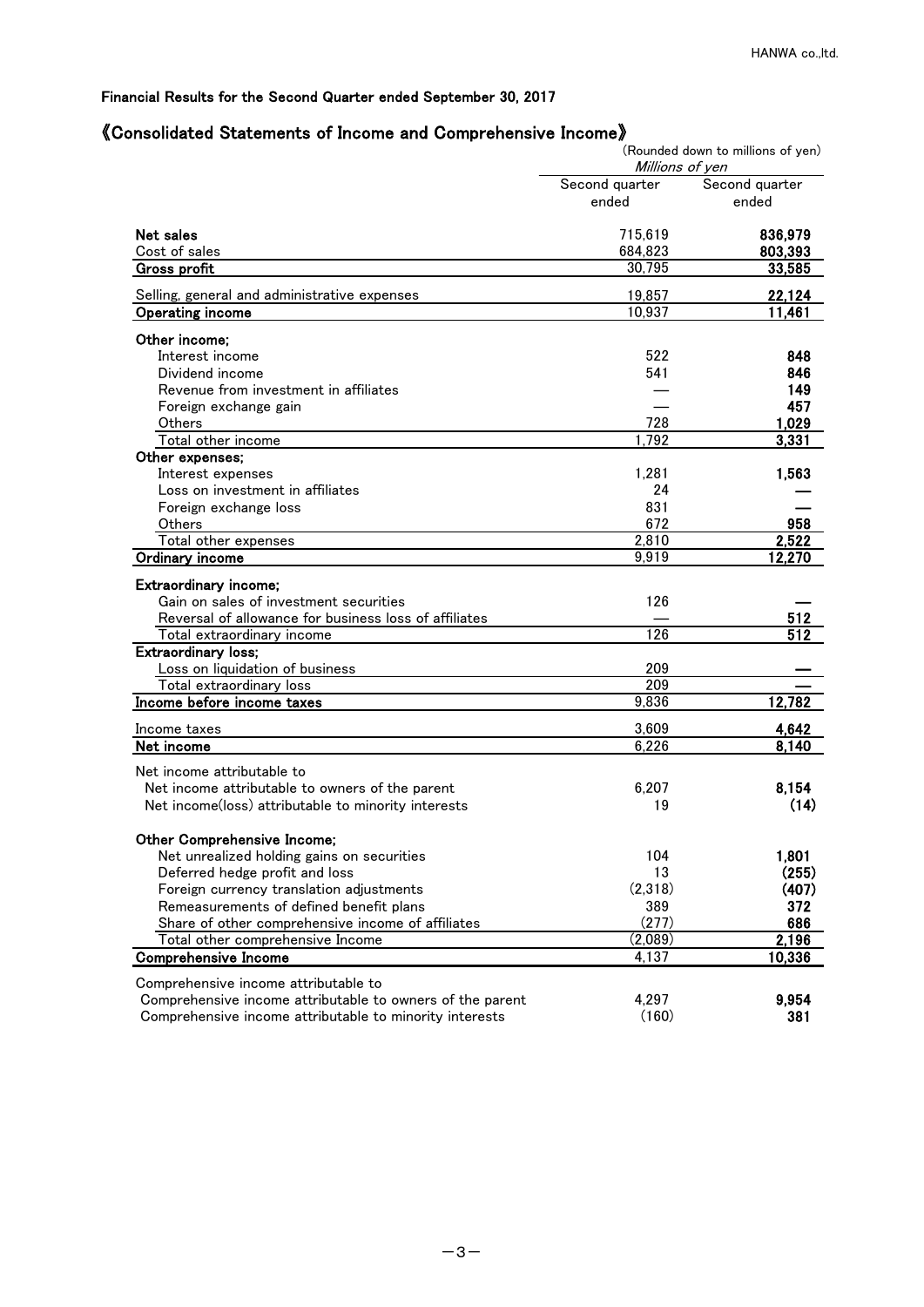# 《Consolidated Statements of Cash Flows》

| Second quarter Second quarter<br>ended<br>ended<br>September 30, September 30,<br>2016<br>2017<br>Cash flows from operating activities;<br>9,836<br>12,782<br>Income before income taxes<br>2,001<br>1,996<br>Depreciation and amortization<br>115<br>199<br>Amortization of goodwill<br>(19)<br>Increase (decrease) in allowance for doubtful receivables<br>(1,063)<br>(1,694)<br>Interest and dividend income<br>1,281<br>1,563<br>Interest expense<br>24<br>(149)<br>Equity in earnings of affiliated companies (gain)<br>(126)<br>Gain on sales of investment securities of unconsolidated subsidiaries<br>(512)<br>Reversal of allowance for business loss of affiliates<br>209<br>Loss on liquidation of business<br>(16, 103)<br>(8, 493)<br>(Increase) decrease in trade receivables<br>10,911<br>(12,030)<br>(Increase) decrease in inventories<br>7,431<br>10,501<br>Increase(decrease) in trade notes and accounts payable<br>5,442<br>(9,732)<br>(Increase) decrease in deposits received<br>5,031<br>(4,889)<br>Increase(decrease) in advanced payment<br>472<br>483<br>Increase(decrease) in retirement benefits<br>3,087<br>2,080<br>Other, net<br>20,967<br>Sub total<br>(339)<br>Interest and dividends received<br>758<br>1,153<br>(1,224)<br>(1,531)<br>Interest paid<br>1,537<br><u>Income taxes paid</u><br>22,040<br>Net cash provided by (used in) operating activities<br>(7, 274)<br>Cash flows from investing activities;<br>(106)<br>(1,822)<br>Payment for time deposits<br>1,177<br>Proceeds from refund of time deposits<br>1,223<br>(1, 191)<br>(2,105)<br>Payment for purchase of property and equipment<br>79<br>113<br>Proceeds from sale of property and equipment<br>(1,718)<br>(30, 475)<br>Payment for purchase of investment securities<br>386<br>Proceeds from sale and redemption of investment securities<br>429<br>289<br>Net increase (decrease) from purchase of consolidated subsidiaries<br>182<br>12,912<br>$(Increase)$ decrease in short $-$ term loans receivable, net<br>(1, 545)<br>(14, 111)<br>Increase in $long$ – term loans receivable<br>62<br>Collection of long-term loans receivable<br>(55)<br>1,428<br>Other, net<br>(1,308)<br>(33,538)<br>Net cash used in investing activities<br>Cash flows from financing activities;<br>(131)<br>Increase(decrease) in short-term loans, net<br>8,733<br>(5,000)<br>Increase(decrease) in commercial paper, net<br>250<br>30,550<br>Proceeds from long-term debt<br>(900)<br>(11, 554)<br>Repayments of long-term debt<br>9,950<br>Proceeds from issuance of bonds<br>(28)<br>(10)<br>Payment for redemption of bonds<br>13,580<br>Proceeds from stock issuance to minority shareholders<br>(2,266)<br>(2)<br>Purchase of treasury stock<br>(2,070)<br>(2,031)<br>Payment for cash dividends<br>(29)<br>(28)<br>Cash dividends paid to minority interest in consolidated subsidiaries<br>(217)<br>Purchase of investments in subsidiaries resulting in no change in scope of consolidation<br>(109)<br>(40)<br>Other, net<br>Net cash provided by (used in) financing activities<br>(5,503)<br>44,147<br>(1, 417)<br>9<br>Effect of exchange rate changes on cash and cash equivalents<br>3,344<br>13,812<br>Net increase(decrease) in cash and cash equivalents<br>25,804<br>27,206<br>Cash and cash equivalents at beginning of year<br>791<br>1,144<br>Cash and cash equivalents from newly consolidated subsidiaries<br>40,408<br>31,694<br>Cash and cash equivalents at end of period |  | (Rounded down to millions of yen)<br>Millions of yen |
|---------------------------------------------------------------------------------------------------------------------------------------------------------------------------------------------------------------------------------------------------------------------------------------------------------------------------------------------------------------------------------------------------------------------------------------------------------------------------------------------------------------------------------------------------------------------------------------------------------------------------------------------------------------------------------------------------------------------------------------------------------------------------------------------------------------------------------------------------------------------------------------------------------------------------------------------------------------------------------------------------------------------------------------------------------------------------------------------------------------------------------------------------------------------------------------------------------------------------------------------------------------------------------------------------------------------------------------------------------------------------------------------------------------------------------------------------------------------------------------------------------------------------------------------------------------------------------------------------------------------------------------------------------------------------------------------------------------------------------------------------------------------------------------------------------------------------------------------------------------------------------------------------------------------------------------------------------------------------------------------------------------------------------------------------------------------------------------------------------------------------------------------------------------------------------------------------------------------------------------------------------------------------------------------------------------------------------------------------------------------------------------------------------------------------------------------------------------------------------------------------------------------------------------------------------------------------------------------------------------------------------------------------------------------------------------------------------------------------------------------------------------------------------------------------------------------------------------------------------------------------------------------------------------------------------------------------------------------------------------------------------------------------------------------------------------------------------------------------------------------------------------------------------------------------------------------------------------------------------------------------------------------------------------------------------------------------------------------------------------------------------------------------------------------------------------------------------------------------------------------------|--|------------------------------------------------------|
|                                                                                                                                                                                                                                                                                                                                                                                                                                                                                                                                                                                                                                                                                                                                                                                                                                                                                                                                                                                                                                                                                                                                                                                                                                                                                                                                                                                                                                                                                                                                                                                                                                                                                                                                                                                                                                                                                                                                                                                                                                                                                                                                                                                                                                                                                                                                                                                                                                                                                                                                                                                                                                                                                                                                                                                                                                                                                                                                                                                                                                                                                                                                                                                                                                                                                                                                                                                                                                                                                                   |  |                                                      |
|                                                                                                                                                                                                                                                                                                                                                                                                                                                                                                                                                                                                                                                                                                                                                                                                                                                                                                                                                                                                                                                                                                                                                                                                                                                                                                                                                                                                                                                                                                                                                                                                                                                                                                                                                                                                                                                                                                                                                                                                                                                                                                                                                                                                                                                                                                                                                                                                                                                                                                                                                                                                                                                                                                                                                                                                                                                                                                                                                                                                                                                                                                                                                                                                                                                                                                                                                                                                                                                                                                   |  |                                                      |
|                                                                                                                                                                                                                                                                                                                                                                                                                                                                                                                                                                                                                                                                                                                                                                                                                                                                                                                                                                                                                                                                                                                                                                                                                                                                                                                                                                                                                                                                                                                                                                                                                                                                                                                                                                                                                                                                                                                                                                                                                                                                                                                                                                                                                                                                                                                                                                                                                                                                                                                                                                                                                                                                                                                                                                                                                                                                                                                                                                                                                                                                                                                                                                                                                                                                                                                                                                                                                                                                                                   |  |                                                      |
|                                                                                                                                                                                                                                                                                                                                                                                                                                                                                                                                                                                                                                                                                                                                                                                                                                                                                                                                                                                                                                                                                                                                                                                                                                                                                                                                                                                                                                                                                                                                                                                                                                                                                                                                                                                                                                                                                                                                                                                                                                                                                                                                                                                                                                                                                                                                                                                                                                                                                                                                                                                                                                                                                                                                                                                                                                                                                                                                                                                                                                                                                                                                                                                                                                                                                                                                                                                                                                                                                                   |  |                                                      |
|                                                                                                                                                                                                                                                                                                                                                                                                                                                                                                                                                                                                                                                                                                                                                                                                                                                                                                                                                                                                                                                                                                                                                                                                                                                                                                                                                                                                                                                                                                                                                                                                                                                                                                                                                                                                                                                                                                                                                                                                                                                                                                                                                                                                                                                                                                                                                                                                                                                                                                                                                                                                                                                                                                                                                                                                                                                                                                                                                                                                                                                                                                                                                                                                                                                                                                                                                                                                                                                                                                   |  |                                                      |
|                                                                                                                                                                                                                                                                                                                                                                                                                                                                                                                                                                                                                                                                                                                                                                                                                                                                                                                                                                                                                                                                                                                                                                                                                                                                                                                                                                                                                                                                                                                                                                                                                                                                                                                                                                                                                                                                                                                                                                                                                                                                                                                                                                                                                                                                                                                                                                                                                                                                                                                                                                                                                                                                                                                                                                                                                                                                                                                                                                                                                                                                                                                                                                                                                                                                                                                                                                                                                                                                                                   |  |                                                      |
|                                                                                                                                                                                                                                                                                                                                                                                                                                                                                                                                                                                                                                                                                                                                                                                                                                                                                                                                                                                                                                                                                                                                                                                                                                                                                                                                                                                                                                                                                                                                                                                                                                                                                                                                                                                                                                                                                                                                                                                                                                                                                                                                                                                                                                                                                                                                                                                                                                                                                                                                                                                                                                                                                                                                                                                                                                                                                                                                                                                                                                                                                                                                                                                                                                                                                                                                                                                                                                                                                                   |  | (9)                                                  |
|                                                                                                                                                                                                                                                                                                                                                                                                                                                                                                                                                                                                                                                                                                                                                                                                                                                                                                                                                                                                                                                                                                                                                                                                                                                                                                                                                                                                                                                                                                                                                                                                                                                                                                                                                                                                                                                                                                                                                                                                                                                                                                                                                                                                                                                                                                                                                                                                                                                                                                                                                                                                                                                                                                                                                                                                                                                                                                                                                                                                                                                                                                                                                                                                                                                                                                                                                                                                                                                                                                   |  |                                                      |
|                                                                                                                                                                                                                                                                                                                                                                                                                                                                                                                                                                                                                                                                                                                                                                                                                                                                                                                                                                                                                                                                                                                                                                                                                                                                                                                                                                                                                                                                                                                                                                                                                                                                                                                                                                                                                                                                                                                                                                                                                                                                                                                                                                                                                                                                                                                                                                                                                                                                                                                                                                                                                                                                                                                                                                                                                                                                                                                                                                                                                                                                                                                                                                                                                                                                                                                                                                                                                                                                                                   |  |                                                      |
|                                                                                                                                                                                                                                                                                                                                                                                                                                                                                                                                                                                                                                                                                                                                                                                                                                                                                                                                                                                                                                                                                                                                                                                                                                                                                                                                                                                                                                                                                                                                                                                                                                                                                                                                                                                                                                                                                                                                                                                                                                                                                                                                                                                                                                                                                                                                                                                                                                                                                                                                                                                                                                                                                                                                                                                                                                                                                                                                                                                                                                                                                                                                                                                                                                                                                                                                                                                                                                                                                                   |  |                                                      |
|                                                                                                                                                                                                                                                                                                                                                                                                                                                                                                                                                                                                                                                                                                                                                                                                                                                                                                                                                                                                                                                                                                                                                                                                                                                                                                                                                                                                                                                                                                                                                                                                                                                                                                                                                                                                                                                                                                                                                                                                                                                                                                                                                                                                                                                                                                                                                                                                                                                                                                                                                                                                                                                                                                                                                                                                                                                                                                                                                                                                                                                                                                                                                                                                                                                                                                                                                                                                                                                                                                   |  |                                                      |
|                                                                                                                                                                                                                                                                                                                                                                                                                                                                                                                                                                                                                                                                                                                                                                                                                                                                                                                                                                                                                                                                                                                                                                                                                                                                                                                                                                                                                                                                                                                                                                                                                                                                                                                                                                                                                                                                                                                                                                                                                                                                                                                                                                                                                                                                                                                                                                                                                                                                                                                                                                                                                                                                                                                                                                                                                                                                                                                                                                                                                                                                                                                                                                                                                                                                                                                                                                                                                                                                                                   |  |                                                      |
|                                                                                                                                                                                                                                                                                                                                                                                                                                                                                                                                                                                                                                                                                                                                                                                                                                                                                                                                                                                                                                                                                                                                                                                                                                                                                                                                                                                                                                                                                                                                                                                                                                                                                                                                                                                                                                                                                                                                                                                                                                                                                                                                                                                                                                                                                                                                                                                                                                                                                                                                                                                                                                                                                                                                                                                                                                                                                                                                                                                                                                                                                                                                                                                                                                                                                                                                                                                                                                                                                                   |  |                                                      |
|                                                                                                                                                                                                                                                                                                                                                                                                                                                                                                                                                                                                                                                                                                                                                                                                                                                                                                                                                                                                                                                                                                                                                                                                                                                                                                                                                                                                                                                                                                                                                                                                                                                                                                                                                                                                                                                                                                                                                                                                                                                                                                                                                                                                                                                                                                                                                                                                                                                                                                                                                                                                                                                                                                                                                                                                                                                                                                                                                                                                                                                                                                                                                                                                                                                                                                                                                                                                                                                                                                   |  |                                                      |
|                                                                                                                                                                                                                                                                                                                                                                                                                                                                                                                                                                                                                                                                                                                                                                                                                                                                                                                                                                                                                                                                                                                                                                                                                                                                                                                                                                                                                                                                                                                                                                                                                                                                                                                                                                                                                                                                                                                                                                                                                                                                                                                                                                                                                                                                                                                                                                                                                                                                                                                                                                                                                                                                                                                                                                                                                                                                                                                                                                                                                                                                                                                                                                                                                                                                                                                                                                                                                                                                                                   |  |                                                      |
|                                                                                                                                                                                                                                                                                                                                                                                                                                                                                                                                                                                                                                                                                                                                                                                                                                                                                                                                                                                                                                                                                                                                                                                                                                                                                                                                                                                                                                                                                                                                                                                                                                                                                                                                                                                                                                                                                                                                                                                                                                                                                                                                                                                                                                                                                                                                                                                                                                                                                                                                                                                                                                                                                                                                                                                                                                                                                                                                                                                                                                                                                                                                                                                                                                                                                                                                                                                                                                                                                                   |  |                                                      |
|                                                                                                                                                                                                                                                                                                                                                                                                                                                                                                                                                                                                                                                                                                                                                                                                                                                                                                                                                                                                                                                                                                                                                                                                                                                                                                                                                                                                                                                                                                                                                                                                                                                                                                                                                                                                                                                                                                                                                                                                                                                                                                                                                                                                                                                                                                                                                                                                                                                                                                                                                                                                                                                                                                                                                                                                                                                                                                                                                                                                                                                                                                                                                                                                                                                                                                                                                                                                                                                                                                   |  |                                                      |
|                                                                                                                                                                                                                                                                                                                                                                                                                                                                                                                                                                                                                                                                                                                                                                                                                                                                                                                                                                                                                                                                                                                                                                                                                                                                                                                                                                                                                                                                                                                                                                                                                                                                                                                                                                                                                                                                                                                                                                                                                                                                                                                                                                                                                                                                                                                                                                                                                                                                                                                                                                                                                                                                                                                                                                                                                                                                                                                                                                                                                                                                                                                                                                                                                                                                                                                                                                                                                                                                                                   |  |                                                      |
|                                                                                                                                                                                                                                                                                                                                                                                                                                                                                                                                                                                                                                                                                                                                                                                                                                                                                                                                                                                                                                                                                                                                                                                                                                                                                                                                                                                                                                                                                                                                                                                                                                                                                                                                                                                                                                                                                                                                                                                                                                                                                                                                                                                                                                                                                                                                                                                                                                                                                                                                                                                                                                                                                                                                                                                                                                                                                                                                                                                                                                                                                                                                                                                                                                                                                                                                                                                                                                                                                                   |  |                                                      |
|                                                                                                                                                                                                                                                                                                                                                                                                                                                                                                                                                                                                                                                                                                                                                                                                                                                                                                                                                                                                                                                                                                                                                                                                                                                                                                                                                                                                                                                                                                                                                                                                                                                                                                                                                                                                                                                                                                                                                                                                                                                                                                                                                                                                                                                                                                                                                                                                                                                                                                                                                                                                                                                                                                                                                                                                                                                                                                                                                                                                                                                                                                                                                                                                                                                                                                                                                                                                                                                                                                   |  |                                                      |
|                                                                                                                                                                                                                                                                                                                                                                                                                                                                                                                                                                                                                                                                                                                                                                                                                                                                                                                                                                                                                                                                                                                                                                                                                                                                                                                                                                                                                                                                                                                                                                                                                                                                                                                                                                                                                                                                                                                                                                                                                                                                                                                                                                                                                                                                                                                                                                                                                                                                                                                                                                                                                                                                                                                                                                                                                                                                                                                                                                                                                                                                                                                                                                                                                                                                                                                                                                                                                                                                                                   |  |                                                      |
|                                                                                                                                                                                                                                                                                                                                                                                                                                                                                                                                                                                                                                                                                                                                                                                                                                                                                                                                                                                                                                                                                                                                                                                                                                                                                                                                                                                                                                                                                                                                                                                                                                                                                                                                                                                                                                                                                                                                                                                                                                                                                                                                                                                                                                                                                                                                                                                                                                                                                                                                                                                                                                                                                                                                                                                                                                                                                                                                                                                                                                                                                                                                                                                                                                                                                                                                                                                                                                                                                                   |  | (6, 556)                                             |
|                                                                                                                                                                                                                                                                                                                                                                                                                                                                                                                                                                                                                                                                                                                                                                                                                                                                                                                                                                                                                                                                                                                                                                                                                                                                                                                                                                                                                                                                                                                                                                                                                                                                                                                                                                                                                                                                                                                                                                                                                                                                                                                                                                                                                                                                                                                                                                                                                                                                                                                                                                                                                                                                                                                                                                                                                                                                                                                                                                                                                                                                                                                                                                                                                                                                                                                                                                                                                                                                                                   |  |                                                      |
|                                                                                                                                                                                                                                                                                                                                                                                                                                                                                                                                                                                                                                                                                                                                                                                                                                                                                                                                                                                                                                                                                                                                                                                                                                                                                                                                                                                                                                                                                                                                                                                                                                                                                                                                                                                                                                                                                                                                                                                                                                                                                                                                                                                                                                                                                                                                                                                                                                                                                                                                                                                                                                                                                                                                                                                                                                                                                                                                                                                                                                                                                                                                                                                                                                                                                                                                                                                                                                                                                                   |  |                                                      |
|                                                                                                                                                                                                                                                                                                                                                                                                                                                                                                                                                                                                                                                                                                                                                                                                                                                                                                                                                                                                                                                                                                                                                                                                                                                                                                                                                                                                                                                                                                                                                                                                                                                                                                                                                                                                                                                                                                                                                                                                                                                                                                                                                                                                                                                                                                                                                                                                                                                                                                                                                                                                                                                                                                                                                                                                                                                                                                                                                                                                                                                                                                                                                                                                                                                                                                                                                                                                                                                                                                   |  |                                                      |
|                                                                                                                                                                                                                                                                                                                                                                                                                                                                                                                                                                                                                                                                                                                                                                                                                                                                                                                                                                                                                                                                                                                                                                                                                                                                                                                                                                                                                                                                                                                                                                                                                                                                                                                                                                                                                                                                                                                                                                                                                                                                                                                                                                                                                                                                                                                                                                                                                                                                                                                                                                                                                                                                                                                                                                                                                                                                                                                                                                                                                                                                                                                                                                                                                                                                                                                                                                                                                                                                                                   |  |                                                      |
|                                                                                                                                                                                                                                                                                                                                                                                                                                                                                                                                                                                                                                                                                                                                                                                                                                                                                                                                                                                                                                                                                                                                                                                                                                                                                                                                                                                                                                                                                                                                                                                                                                                                                                                                                                                                                                                                                                                                                                                                                                                                                                                                                                                                                                                                                                                                                                                                                                                                                                                                                                                                                                                                                                                                                                                                                                                                                                                                                                                                                                                                                                                                                                                                                                                                                                                                                                                                                                                                                                   |  |                                                      |
|                                                                                                                                                                                                                                                                                                                                                                                                                                                                                                                                                                                                                                                                                                                                                                                                                                                                                                                                                                                                                                                                                                                                                                                                                                                                                                                                                                                                                                                                                                                                                                                                                                                                                                                                                                                                                                                                                                                                                                                                                                                                                                                                                                                                                                                                                                                                                                                                                                                                                                                                                                                                                                                                                                                                                                                                                                                                                                                                                                                                                                                                                                                                                                                                                                                                                                                                                                                                                                                                                                   |  |                                                      |
|                                                                                                                                                                                                                                                                                                                                                                                                                                                                                                                                                                                                                                                                                                                                                                                                                                                                                                                                                                                                                                                                                                                                                                                                                                                                                                                                                                                                                                                                                                                                                                                                                                                                                                                                                                                                                                                                                                                                                                                                                                                                                                                                                                                                                                                                                                                                                                                                                                                                                                                                                                                                                                                                                                                                                                                                                                                                                                                                                                                                                                                                                                                                                                                                                                                                                                                                                                                                                                                                                                   |  |                                                      |
|                                                                                                                                                                                                                                                                                                                                                                                                                                                                                                                                                                                                                                                                                                                                                                                                                                                                                                                                                                                                                                                                                                                                                                                                                                                                                                                                                                                                                                                                                                                                                                                                                                                                                                                                                                                                                                                                                                                                                                                                                                                                                                                                                                                                                                                                                                                                                                                                                                                                                                                                                                                                                                                                                                                                                                                                                                                                                                                                                                                                                                                                                                                                                                                                                                                                                                                                                                                                                                                                                                   |  |                                                      |
|                                                                                                                                                                                                                                                                                                                                                                                                                                                                                                                                                                                                                                                                                                                                                                                                                                                                                                                                                                                                                                                                                                                                                                                                                                                                                                                                                                                                                                                                                                                                                                                                                                                                                                                                                                                                                                                                                                                                                                                                                                                                                                                                                                                                                                                                                                                                                                                                                                                                                                                                                                                                                                                                                                                                                                                                                                                                                                                                                                                                                                                                                                                                                                                                                                                                                                                                                                                                                                                                                                   |  |                                                      |
|                                                                                                                                                                                                                                                                                                                                                                                                                                                                                                                                                                                                                                                                                                                                                                                                                                                                                                                                                                                                                                                                                                                                                                                                                                                                                                                                                                                                                                                                                                                                                                                                                                                                                                                                                                                                                                                                                                                                                                                                                                                                                                                                                                                                                                                                                                                                                                                                                                                                                                                                                                                                                                                                                                                                                                                                                                                                                                                                                                                                                                                                                                                                                                                                                                                                                                                                                                                                                                                                                                   |  |                                                      |
|                                                                                                                                                                                                                                                                                                                                                                                                                                                                                                                                                                                                                                                                                                                                                                                                                                                                                                                                                                                                                                                                                                                                                                                                                                                                                                                                                                                                                                                                                                                                                                                                                                                                                                                                                                                                                                                                                                                                                                                                                                                                                                                                                                                                                                                                                                                                                                                                                                                                                                                                                                                                                                                                                                                                                                                                                                                                                                                                                                                                                                                                                                                                                                                                                                                                                                                                                                                                                                                                                                   |  |                                                      |
|                                                                                                                                                                                                                                                                                                                                                                                                                                                                                                                                                                                                                                                                                                                                                                                                                                                                                                                                                                                                                                                                                                                                                                                                                                                                                                                                                                                                                                                                                                                                                                                                                                                                                                                                                                                                                                                                                                                                                                                                                                                                                                                                                                                                                                                                                                                                                                                                                                                                                                                                                                                                                                                                                                                                                                                                                                                                                                                                                                                                                                                                                                                                                                                                                                                                                                                                                                                                                                                                                                   |  |                                                      |
|                                                                                                                                                                                                                                                                                                                                                                                                                                                                                                                                                                                                                                                                                                                                                                                                                                                                                                                                                                                                                                                                                                                                                                                                                                                                                                                                                                                                                                                                                                                                                                                                                                                                                                                                                                                                                                                                                                                                                                                                                                                                                                                                                                                                                                                                                                                                                                                                                                                                                                                                                                                                                                                                                                                                                                                                                                                                                                                                                                                                                                                                                                                                                                                                                                                                                                                                                                                                                                                                                                   |  |                                                      |
|                                                                                                                                                                                                                                                                                                                                                                                                                                                                                                                                                                                                                                                                                                                                                                                                                                                                                                                                                                                                                                                                                                                                                                                                                                                                                                                                                                                                                                                                                                                                                                                                                                                                                                                                                                                                                                                                                                                                                                                                                                                                                                                                                                                                                                                                                                                                                                                                                                                                                                                                                                                                                                                                                                                                                                                                                                                                                                                                                                                                                                                                                                                                                                                                                                                                                                                                                                                                                                                                                                   |  |                                                      |
|                                                                                                                                                                                                                                                                                                                                                                                                                                                                                                                                                                                                                                                                                                                                                                                                                                                                                                                                                                                                                                                                                                                                                                                                                                                                                                                                                                                                                                                                                                                                                                                                                                                                                                                                                                                                                                                                                                                                                                                                                                                                                                                                                                                                                                                                                                                                                                                                                                                                                                                                                                                                                                                                                                                                                                                                                                                                                                                                                                                                                                                                                                                                                                                                                                                                                                                                                                                                                                                                                                   |  |                                                      |
|                                                                                                                                                                                                                                                                                                                                                                                                                                                                                                                                                                                                                                                                                                                                                                                                                                                                                                                                                                                                                                                                                                                                                                                                                                                                                                                                                                                                                                                                                                                                                                                                                                                                                                                                                                                                                                                                                                                                                                                                                                                                                                                                                                                                                                                                                                                                                                                                                                                                                                                                                                                                                                                                                                                                                                                                                                                                                                                                                                                                                                                                                                                                                                                                                                                                                                                                                                                                                                                                                                   |  |                                                      |
|                                                                                                                                                                                                                                                                                                                                                                                                                                                                                                                                                                                                                                                                                                                                                                                                                                                                                                                                                                                                                                                                                                                                                                                                                                                                                                                                                                                                                                                                                                                                                                                                                                                                                                                                                                                                                                                                                                                                                                                                                                                                                                                                                                                                                                                                                                                                                                                                                                                                                                                                                                                                                                                                                                                                                                                                                                                                                                                                                                                                                                                                                                                                                                                                                                                                                                                                                                                                                                                                                                   |  |                                                      |
|                                                                                                                                                                                                                                                                                                                                                                                                                                                                                                                                                                                                                                                                                                                                                                                                                                                                                                                                                                                                                                                                                                                                                                                                                                                                                                                                                                                                                                                                                                                                                                                                                                                                                                                                                                                                                                                                                                                                                                                                                                                                                                                                                                                                                                                                                                                                                                                                                                                                                                                                                                                                                                                                                                                                                                                                                                                                                                                                                                                                                                                                                                                                                                                                                                                                                                                                                                                                                                                                                                   |  |                                                      |
|                                                                                                                                                                                                                                                                                                                                                                                                                                                                                                                                                                                                                                                                                                                                                                                                                                                                                                                                                                                                                                                                                                                                                                                                                                                                                                                                                                                                                                                                                                                                                                                                                                                                                                                                                                                                                                                                                                                                                                                                                                                                                                                                                                                                                                                                                                                                                                                                                                                                                                                                                                                                                                                                                                                                                                                                                                                                                                                                                                                                                                                                                                                                                                                                                                                                                                                                                                                                                                                                                                   |  |                                                      |
|                                                                                                                                                                                                                                                                                                                                                                                                                                                                                                                                                                                                                                                                                                                                                                                                                                                                                                                                                                                                                                                                                                                                                                                                                                                                                                                                                                                                                                                                                                                                                                                                                                                                                                                                                                                                                                                                                                                                                                                                                                                                                                                                                                                                                                                                                                                                                                                                                                                                                                                                                                                                                                                                                                                                                                                                                                                                                                                                                                                                                                                                                                                                                                                                                                                                                                                                                                                                                                                                                                   |  |                                                      |
|                                                                                                                                                                                                                                                                                                                                                                                                                                                                                                                                                                                                                                                                                                                                                                                                                                                                                                                                                                                                                                                                                                                                                                                                                                                                                                                                                                                                                                                                                                                                                                                                                                                                                                                                                                                                                                                                                                                                                                                                                                                                                                                                                                                                                                                                                                                                                                                                                                                                                                                                                                                                                                                                                                                                                                                                                                                                                                                                                                                                                                                                                                                                                                                                                                                                                                                                                                                                                                                                                                   |  |                                                      |
|                                                                                                                                                                                                                                                                                                                                                                                                                                                                                                                                                                                                                                                                                                                                                                                                                                                                                                                                                                                                                                                                                                                                                                                                                                                                                                                                                                                                                                                                                                                                                                                                                                                                                                                                                                                                                                                                                                                                                                                                                                                                                                                                                                                                                                                                                                                                                                                                                                                                                                                                                                                                                                                                                                                                                                                                                                                                                                                                                                                                                                                                                                                                                                                                                                                                                                                                                                                                                                                                                                   |  |                                                      |
|                                                                                                                                                                                                                                                                                                                                                                                                                                                                                                                                                                                                                                                                                                                                                                                                                                                                                                                                                                                                                                                                                                                                                                                                                                                                                                                                                                                                                                                                                                                                                                                                                                                                                                                                                                                                                                                                                                                                                                                                                                                                                                                                                                                                                                                                                                                                                                                                                                                                                                                                                                                                                                                                                                                                                                                                                                                                                                                                                                                                                                                                                                                                                                                                                                                                                                                                                                                                                                                                                                   |  |                                                      |
|                                                                                                                                                                                                                                                                                                                                                                                                                                                                                                                                                                                                                                                                                                                                                                                                                                                                                                                                                                                                                                                                                                                                                                                                                                                                                                                                                                                                                                                                                                                                                                                                                                                                                                                                                                                                                                                                                                                                                                                                                                                                                                                                                                                                                                                                                                                                                                                                                                                                                                                                                                                                                                                                                                                                                                                                                                                                                                                                                                                                                                                                                                                                                                                                                                                                                                                                                                                                                                                                                                   |  |                                                      |
|                                                                                                                                                                                                                                                                                                                                                                                                                                                                                                                                                                                                                                                                                                                                                                                                                                                                                                                                                                                                                                                                                                                                                                                                                                                                                                                                                                                                                                                                                                                                                                                                                                                                                                                                                                                                                                                                                                                                                                                                                                                                                                                                                                                                                                                                                                                                                                                                                                                                                                                                                                                                                                                                                                                                                                                                                                                                                                                                                                                                                                                                                                                                                                                                                                                                                                                                                                                                                                                                                                   |  |                                                      |
|                                                                                                                                                                                                                                                                                                                                                                                                                                                                                                                                                                                                                                                                                                                                                                                                                                                                                                                                                                                                                                                                                                                                                                                                                                                                                                                                                                                                                                                                                                                                                                                                                                                                                                                                                                                                                                                                                                                                                                                                                                                                                                                                                                                                                                                                                                                                                                                                                                                                                                                                                                                                                                                                                                                                                                                                                                                                                                                                                                                                                                                                                                                                                                                                                                                                                                                                                                                                                                                                                                   |  |                                                      |
|                                                                                                                                                                                                                                                                                                                                                                                                                                                                                                                                                                                                                                                                                                                                                                                                                                                                                                                                                                                                                                                                                                                                                                                                                                                                                                                                                                                                                                                                                                                                                                                                                                                                                                                                                                                                                                                                                                                                                                                                                                                                                                                                                                                                                                                                                                                                                                                                                                                                                                                                                                                                                                                                                                                                                                                                                                                                                                                                                                                                                                                                                                                                                                                                                                                                                                                                                                                                                                                                                                   |  |                                                      |
|                                                                                                                                                                                                                                                                                                                                                                                                                                                                                                                                                                                                                                                                                                                                                                                                                                                                                                                                                                                                                                                                                                                                                                                                                                                                                                                                                                                                                                                                                                                                                                                                                                                                                                                                                                                                                                                                                                                                                                                                                                                                                                                                                                                                                                                                                                                                                                                                                                                                                                                                                                                                                                                                                                                                                                                                                                                                                                                                                                                                                                                                                                                                                                                                                                                                                                                                                                                                                                                                                                   |  |                                                      |
|                                                                                                                                                                                                                                                                                                                                                                                                                                                                                                                                                                                                                                                                                                                                                                                                                                                                                                                                                                                                                                                                                                                                                                                                                                                                                                                                                                                                                                                                                                                                                                                                                                                                                                                                                                                                                                                                                                                                                                                                                                                                                                                                                                                                                                                                                                                                                                                                                                                                                                                                                                                                                                                                                                                                                                                                                                                                                                                                                                                                                                                                                                                                                                                                                                                                                                                                                                                                                                                                                                   |  |                                                      |
|                                                                                                                                                                                                                                                                                                                                                                                                                                                                                                                                                                                                                                                                                                                                                                                                                                                                                                                                                                                                                                                                                                                                                                                                                                                                                                                                                                                                                                                                                                                                                                                                                                                                                                                                                                                                                                                                                                                                                                                                                                                                                                                                                                                                                                                                                                                                                                                                                                                                                                                                                                                                                                                                                                                                                                                                                                                                                                                                                                                                                                                                                                                                                                                                                                                                                                                                                                                                                                                                                                   |  |                                                      |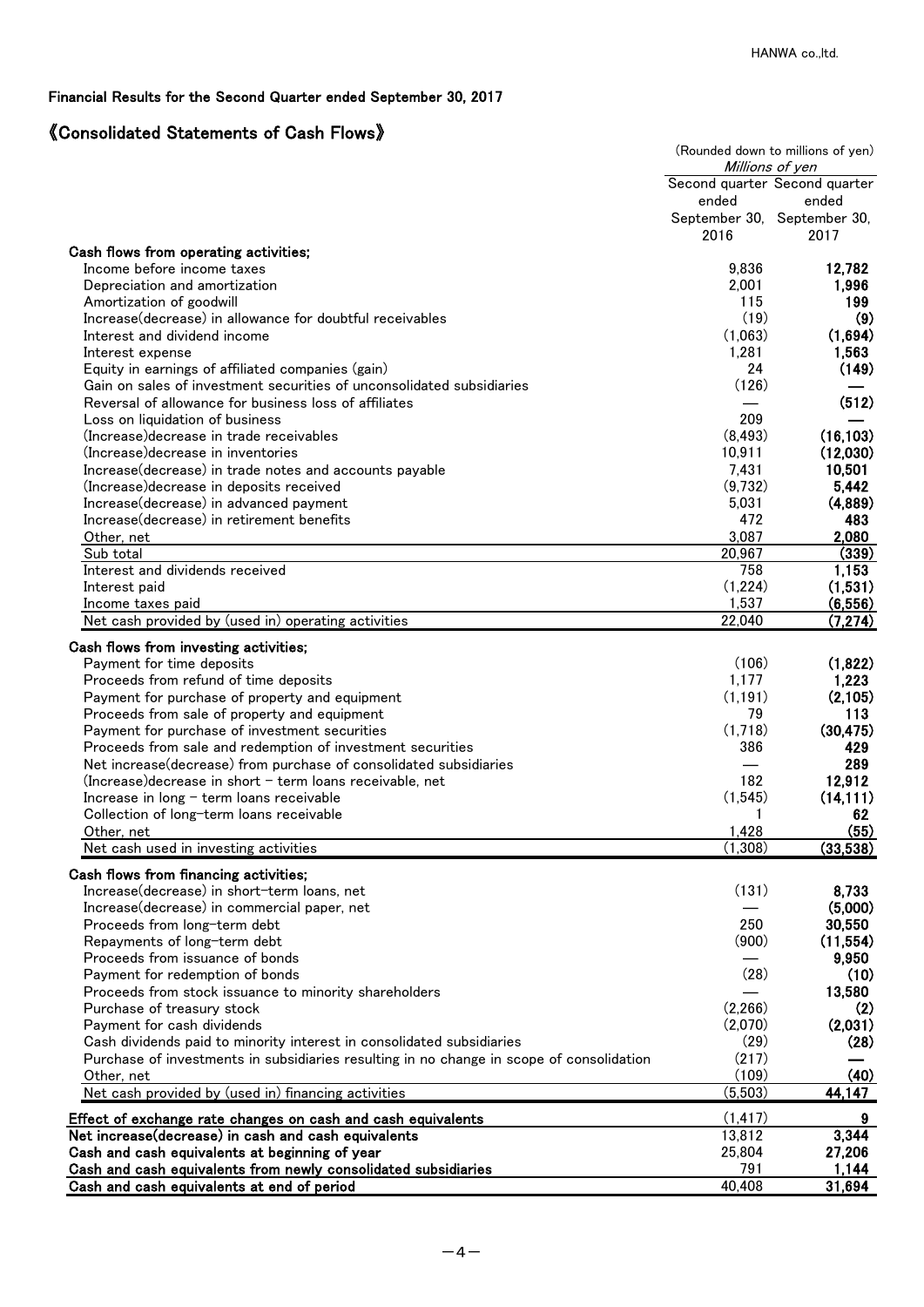### 《Segment information》

#### Business segment information

The Companies' operations are classified into five business segments as follows:

- Steel: Steel bars and shapes, steel plates and sheets, special steels, wire products, steel pipes,
	- and steelmaking raw materials
- Metals and alloys: Nickel, chromium, stainless scrap and solar cell-related materials and products
- Non-ferrous metals: Copper, aluminium, lead, zinc, tin, antimony and other metals

Foods: Frozen seafoods and meat products

Petroleum and chemicals : Petroleum products, chemical products, and cement

Overseas sales subsidiaries: Wholesale trade, general merchandise

Segment information by business category for the second quarter ended September 30, 2016 and 2017, is as follows: (Rounded down to millions of yen)

Second quarter ended September 30, 2016

| Second quarter enged September 30, ZOTO<br><i>IVIIIIIOIIS OI YEIT</i> |              |                    |                        |        |                           |                                  |                 |        |         |            |                   |
|-----------------------------------------------------------------------|--------------|--------------------|------------------------|--------|---------------------------|----------------------------------|-----------------|--------|---------|------------|-------------------|
|                                                                       |              | Reportable segment |                        |        |                           |                                  |                 |        |         |            |                   |
|                                                                       | <b>Steel</b> | Metals<br>& allovs | Non-ferrousl<br>metals | Foods  | Petroleuml<br>& chemicals | Overseas<br>sales<br>subsidiarie | $Sub-$<br>total | Other  | Total   | Adjustment | Consoli-<br>dated |
| Net sales                                                             |              |                    |                        |        |                           |                                  |                 |        |         |            |                   |
| Customers                                                             | 364,446      | 60.140             | 36.375                 | 44.492 | 121.771                   | 49.632                           | 676.860         | 38.759 | 715.619 |            | 715.619           |
| Inter-segment                                                         | 6.593        | .586               | 764                    | 233    | 3.302                     | 33,003                           | 45,483          | 874    | 46,357  | (46,357)   |                   |
| Total                                                                 | 371,040      | 61.727             | 37.140                 | 44.726 | 125,074                   | 82.635                           | 722,343         | 39.633 | 761,976 | (46, 357)  | 715.619           |
| Segment income(loss)                                                  | 8,597        | (188)              | 517                    | .009   | 938                       | 19                               | 10.893          | 983    | 11,876  | (1, 957)   | 9,919             |

### Second quarter ended September 30, 2017 Millions of yen

|                      |         | Reportable segment |             |        |               |                   |         |                 |         |            |                   |
|----------------------|---------|--------------------|-------------|--------|---------------|-------------------|---------|-----------------|---------|------------|-------------------|
|                      | Steel   | Metals             | Non-ferrous | Foods  | Petroleum     | Overseas<br>sales | $Sub-$  | Other           | Total   | Adiustment | Consoli-<br>dated |
|                      |         | & allovs<br>metals |             |        | & chemicals l | subsidiarie       | total   |                 |         |            |                   |
| Net sales            |         |                    |             |        |               |                   |         |                 |         |            |                   |
| <b>Customers</b>     | 431.847 | 86.976             | 45.265      | 50.688 | 103.643       | 82.541            | 800.962 | 36,016          | 836.979 |            | 836.979           |
| Inter-segment        | 5.390   | .929               | 681         | 232    | 2.668         | 28.317            | 39.220  | 954             | 40.174  | (40,174)   |                   |
| Total                | 437.237 | 88,905             | 45.946      | 50.920 | 106,312       | 110.859           | 840.183 | 36,970          | 877.153 |            | (40,174) 836,979  |
| Segment income(loss) | 10,419  | .481               | 475         | 854    | 673           | 217               | 14.122  | 41 <sup>2</sup> | 14.534  | (2,263)    | 12,270            |

Notes:

1. "Other" comprises businesses that are not included in reportable segments, such as lumber section and machinery section.

2. Adjustments for segment income include intersegment elimination and Group costs that have not been allocated to reportable segments. These group costs consist mainly of expenses of administrative departments.

3. Segment income or loss is adjusted between ordinary income on the consolidated statements of income and comprehensive income.